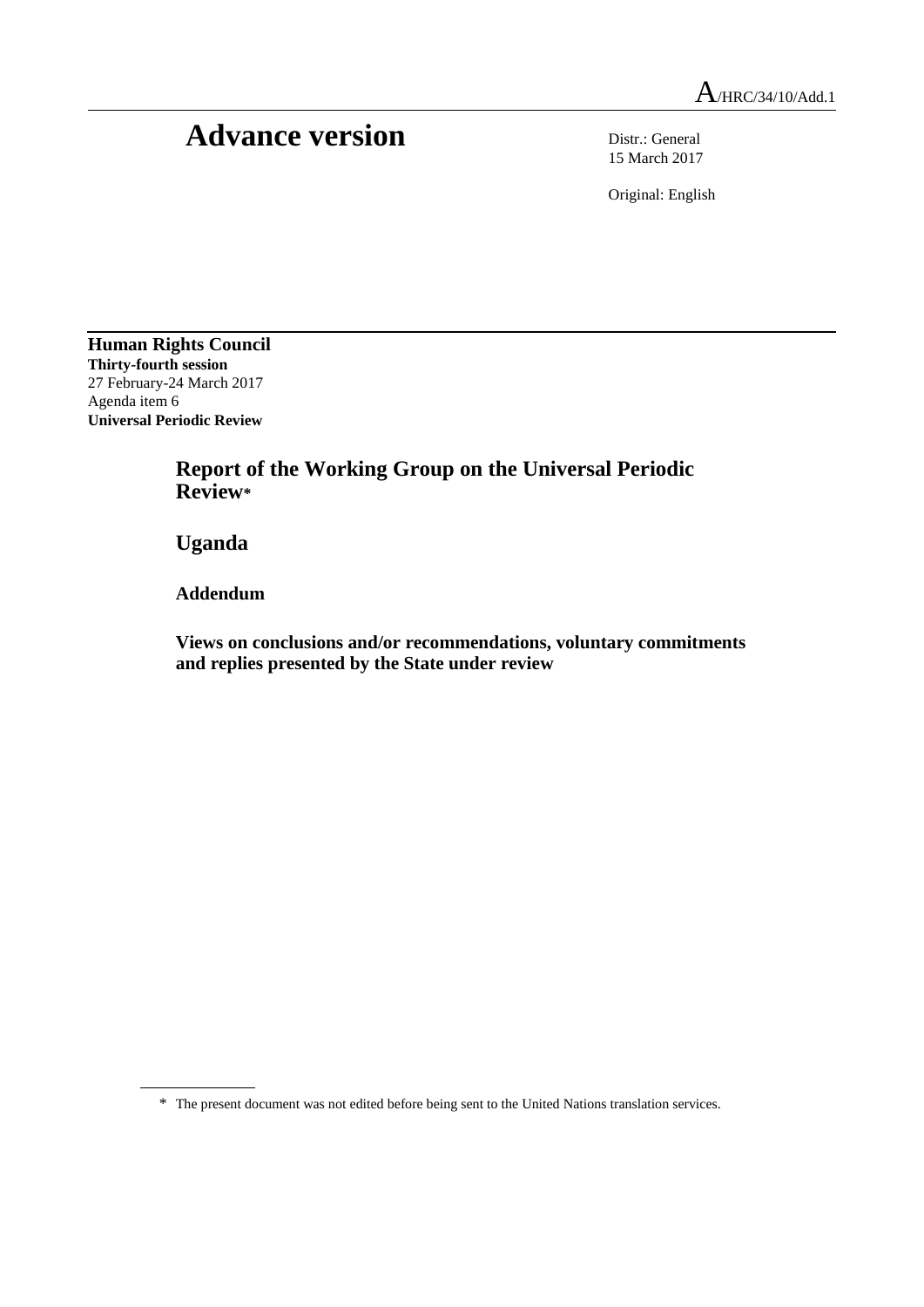| Country         | <b>Recommendations</b>                                                                                                                                                                                                                     | Decision |
|-----------------|--------------------------------------------------------------------------------------------------------------------------------------------------------------------------------------------------------------------------------------------|----------|
| 1. Germany      | Swiftly enact the Marriage and Divorce Bill of 2009 to<br>end discrimination against women in family law and<br>enact a new succession act promoting equal inheritance<br>rights for both women and men (Germany); 116.1                   | Noted    |
|                 | Fully implement school health policies and the policy on<br>adolescent health to provide reproductive health<br>education for adolescents and prevent teenage pregnancy<br>(Germany 2); 116.2                                              | Noted    |
| 2. Maldives     | Develop and implement social security reforms to protect Noted<br>the most vulnerable groups and individuals (Maldives 2);<br>116.3                                                                                                        |          |
|                 | Expedite the enactment of the drafted Marriage and<br>Divorce Bill (Maldives 4); 116.5                                                                                                                                                     | Noted    |
| 3. Madagascar   | Ratify the Hague Convention on the Protection of<br>Children and Cooperation in Respect of International<br>Adoption (Madagascar 2); 116.4                                                                                                 | Accepted |
| 4. Sierra Leone | Ratify and accede to the ICCPR, the CRPD and remove<br>reservations to the CAT and the ICRW (Sierra Leone 1);<br>116.6                                                                                                                     | Noted    |
| 5. Sweden       | Ensure effective implementation of enacted legislation<br>affecting women's human rights, and expedite the<br>enactment of the Marriage and Divorce Bill, the Sexual<br>Offences Bill and a witness protection law (Sweden<br>$2)$ ; 116.7 | Noted    |
|                 | Amend the Penal Code to broaden the definition of rape<br>by including a range of sexual acts, including marital<br>rape, and by making the offence gender neutral (Sweden<br>$3)$ ; 116.8                                                 | Noted    |
| 6. Timor-Leste  | Strengthen the enforcement of the Domestic Violence<br>Act and adopt the Sexual Offences Bill (Timor-Leste 1);<br>116.9                                                                                                                    | Accepted |
| 7. Zimbabwe     | Increase the percentage of the national budget for health<br>to 15% as per the Abuja Declaration (Zimbabwe 2);<br>116.10                                                                                                                   | Noted    |
| 8. Armenia      | Ratify the Convention on the Non-Applicability of<br>Statutory Limitations to War Crimes and Crimes against<br>Humanity (Armenia 1); 116.11                                                                                                | Noted    |
| 9. Belgium      | Increase access to sexual and reproductive health services Noted<br>by raising the health budget to 15% in line with the Abuja<br>Declaration and by creating a health insurance scheme for<br>the poor (Belgium 3); $116.12$              |          |
| 10. Haiti       | Establish a sufficient number of courts and mobile legal<br>aid centers in refugee areas to improve access to justice,                                                                                                                     | Noted    |